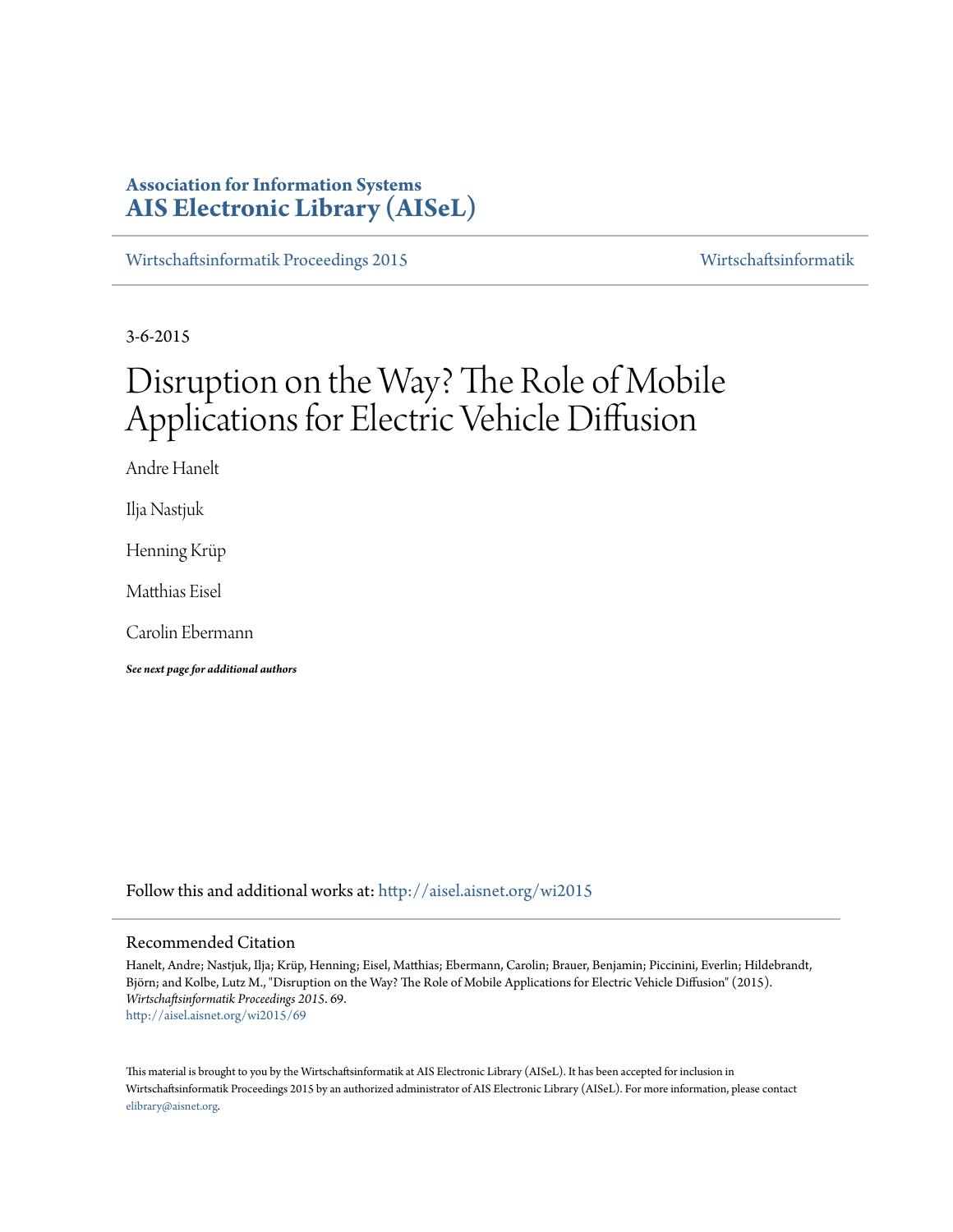#### **Authors**

Andre Hanelt, Ilja Nastjuk, Henning Krüp, Matthias Eisel, Carolin Ebermann, Benjamin Brauer, Everlin Piccinini, Björn Hildebrandt, and Lutz M. Kolbe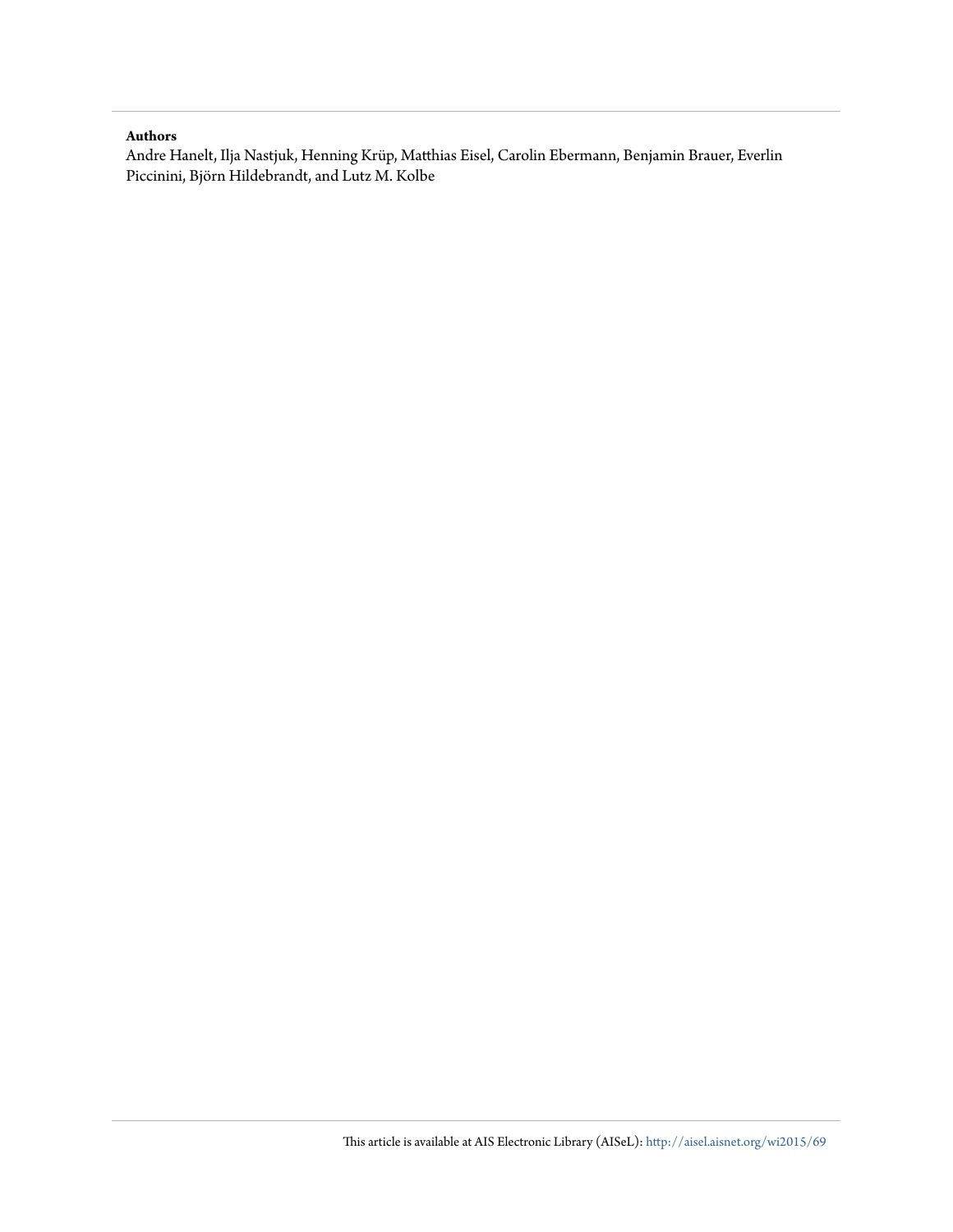# **Disruption on the Way? The Role of Mobile Applications for Electric Vehicle Diffusion**

Andre Hanelt<sup>1</sup>, Ilja Nastjuk<sup>1</sup>, Henning Krüp<sup>1</sup>, Matthias Eisel<sup>1</sup>, Carolin Ebermann<sup>1</sup>, Benjamin Brauer<sup>1</sup>, Everlin Piccinini<sup>1</sup>, Bjoern Hildebrandt<sup>1</sup>, and Lutz M. Kolbe<sup>1</sup>

<sup>1</sup> University of Goettingen, Chair of Information Management, Goettingen, Germany

{andre.hanelt, ilja.nastjuk, henning.kruep, matthias.eisel, carolin.ebermann, benjamin.brauer, everlin.piccinini,

bjoern.hildebrandt, lutz.kolbe}@wiwi.uni-goettingen.de

**Abstract.** Disruptive eco-innovations that replace existing unsustainable modes of transportation could contribute to achieve substantial improvements in environmental sustainability. Electric vehicles (EVs) have the potential to provide a more sustainable means of individual mobility, but, thus far, customer adoption remains relatively low. Following disruptive innovations theory developed by Christensen, the disruptive potential of EVs can be realized if their performance on traditional attributes that customer's value improves. Here, information systems can play a key role. In this paper, we use a large scale  $(n = 1461)$  empirical investigation to examine which attributes must be addressed and assess the ability of existing mobile applications (apps) to do so. Our results indicate that apps contribute to a more reliable and convenient EV-user experience. We shed light on the role of apps in connecting the vehicle, the infrastructure and the user and in creating a digital eco-system that enhances the diffusion of EVs.

**Keywords:** Environmental sustainability, eco-innovations, disruptive innovations, mobile applications.

### **1 Introduction**

Climate change, global warming, and increasing greenhouse gas emissions pose great risks for human and natural systems [1]. Environmental sustainability is one of the key challenges for today's societies due to the severe economic and social consequences of environmental deterioration [2]. Consequently, also the information systems (IS) research community has begun to think about its own contribution to achieving environmental sustainability under the theme of Green IS (e.g., [2-5]).

Of all the various challenges that the quest for "green" entails, the transportation domain is among the most important due to its enormous share of the world's greenhouse gas emissions [6]. Considering that the global number of vehicles is expected to increase to 2.9 billion in 2050, the transportation sector is accountable for a significant share of the increase in emissions from all sources [7-8]. One way in which sustainability in transportation might be reached is the development and adoption of new propulsion technologies that replace conventional, unsustainable ones [9-10]. EVs

<sup>12&</sup>lt;sup>th</sup> International Conference on Wirtschaftsinformatik,

March 4-6 2015, Osnabrück, Germany

Hanelt, A.; Nastjuk, I.; Krüp, H.; Eisel, M.; Ebermann, C.; Brauer, B.; Piccinini, E.; Hildebrandt, B.; Kolbe, L. M. (2015): Disruption on the Way? The Role of Mobile Applications for Electric Vehicle Diffusion, in: Thomas. O.; Teuteberg, F. (Hrsg.): Proceedings der 12. Internationalen Tagung Wirtschaftsinformatik (WI 2015), Osnabrück, S. 1023-1037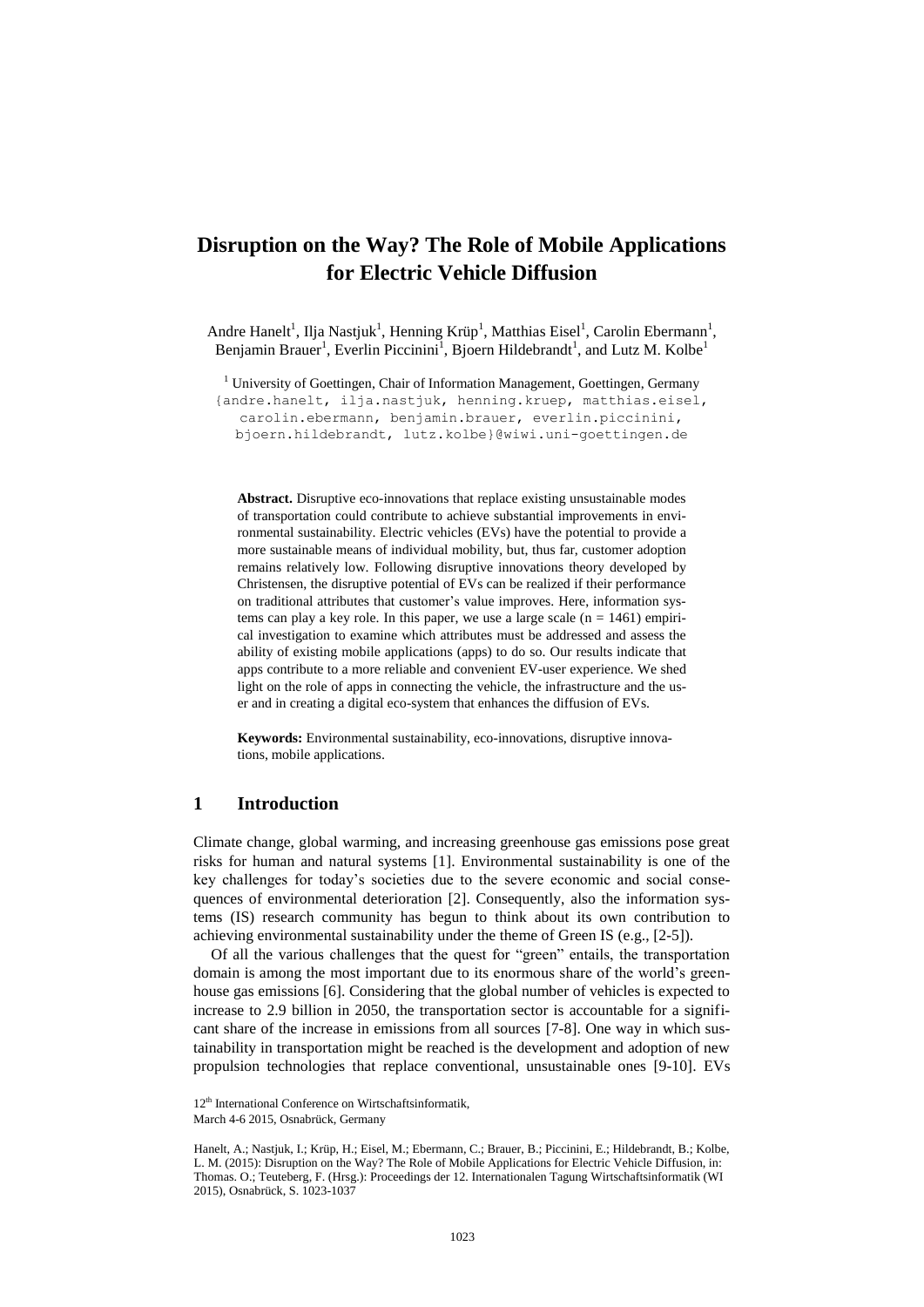have been credited as a so-called eco-innovation, i.e., an innovation with a better environmental performance than its conventional counterparts [11-12]. Although major players in the automotive industry have introduced EVs into their product portfolio and policy makers have substantially supported their diffusion, customer acceptance has still remained at a relatively low level [10]. In order to achieve massive improvements concerning the environmental impacts of individual mobility, disruptive ecoinnovations—leading to fundamental changes and replacing traditional, unsustainable modes of transportation—are needed [13], [14]. EVs are not a new development (e.g., [15]). Though numerous attempts to promote them have failed in the past, the ecosystem in which they are now being implemented is completely different. Today, IS are heavily integrated in everyday life, resulting in an enormous increase in information availability [16]. The diffusion of mobile devices, which has reached very high levels in modern societies [17], is particularly important when it comes to mobility. These technologies digitally connect users and supply them with information anytime, anywhere. As innovations—especially eco-innovations—are directly connected with novelty, inexperience, and uncertainty, these enhanced information possibilities have the potential to drive the disruptive impact of EVs.

Following the theory of disruptive innovations developed by Christensen [14], disruptive innovations bring along new attributes that customers value. The disruption, including the displacement of former technologies, occurs when the performance of the innovation in terms of the traditional attributes customer's value increases to a satisfying level. While technological progress of the innovation per se was described as the reason for these performance improvements in the past [14], it can be assumed that the use of apps can induce this effect in the case of EVs. In this paper, we therefore address the following research question: *What is the role of mobile applications concerning the disruptive potential of EVs?*

In order to investigate this topic, we present the results of a large scale empirical investigation ( $n = 1461$ ) on the perceived attributes of electric and conventional vehicles. Moreover, we present a structural analysis of existing apps  $(n = 81)$  available for EVs. In a synopsis, we then discuss how apps address the characteristics of EVs and contribute to their coverage of traditional performance attributes.

## **2 Theoretical Background**

#### **2.1 The Need for Disruptive Eco-Innovations**

Disruptive innovations are solutions that fundamentally change the rules of the game in established sectors [11], [18]. They lead to substantially different market settings and technologies employed [14]. According to disruptive innovation theory, the attributes customers value and use to rate a specific innovation, play a major role in explaining the disruption process [19]. Disruptive innovations bring a completely new set of performance attributes with them. However, in the beginning, they are rather unattractive for the mainstream market due to their disadvantages on traditional performance attributes, on which established technologies perform better. If this disadvantage can be managed and reduced over time, the disruption process occurs [20].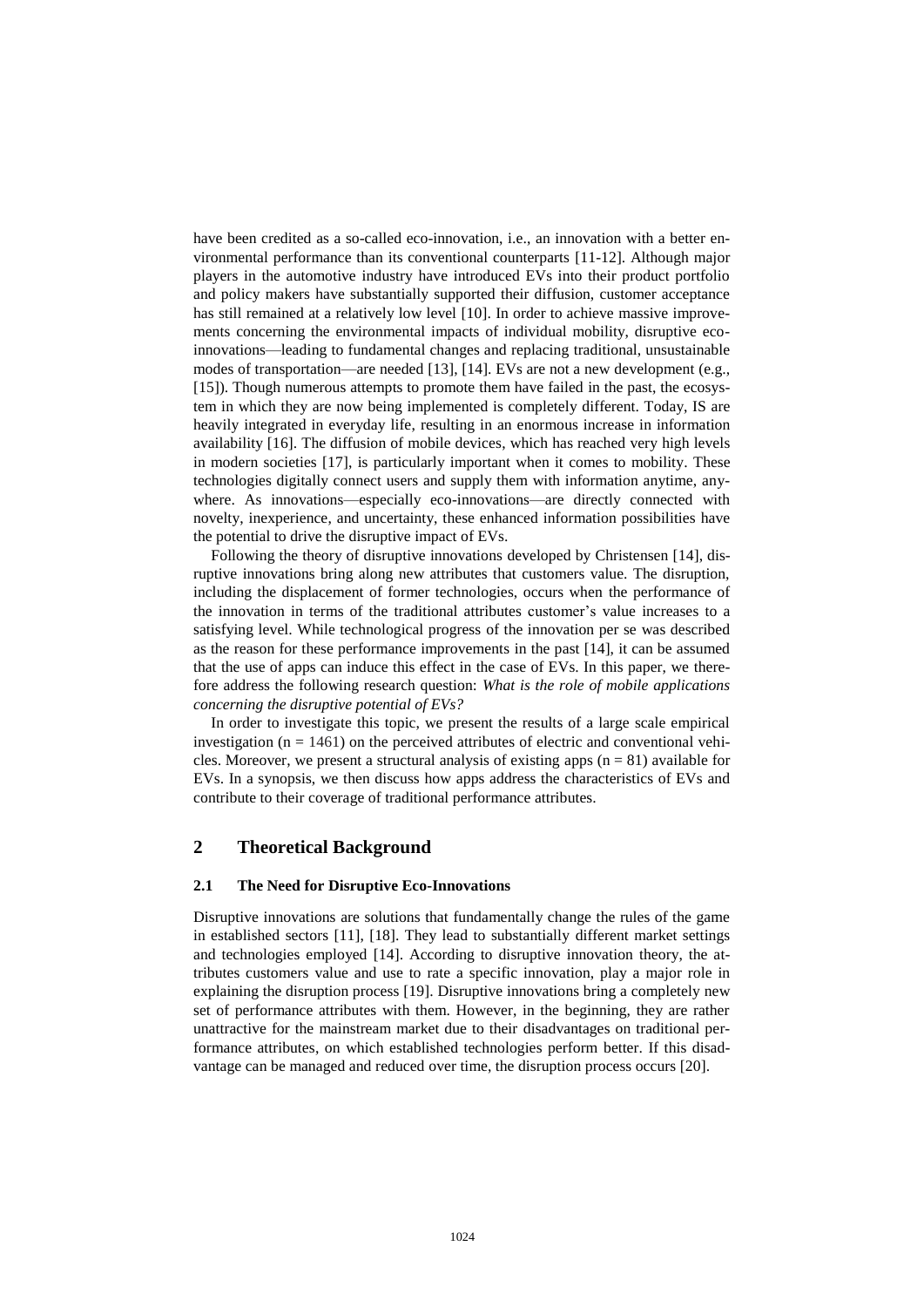While disruptive innovations highlight the radicalness of the change an innovation causes, eco-innovations can be described as new solutions with a lower environmental impact than their conventional counterparts [12]. This impact can range from small improvements in the environmental performance of existing solutions to fundamental and systematic changes [6]. To achieve substantial improvements of environmental quality while ensuring a comparable level of mobility, along with political and regulatory initiatives, disruptive eco-innovations that build on new, eco-friendly technological trajectories, are needed. Incremental innovations that reduce the environmental downsides of traditional technologies have only a limited ability to contribute to achieving the ambitious sustainability goals [13]. For the case of individual mobility, EVs have been described as a potential disruptive eco-innovation [21]. Drawing on disruptive innovation theory [14], three prerequisites for EVs to achieve disruptive impacts can be derived: First, they must be able to ensure that the mobility demands of a substantial share of the population can be satisfied so that a substitution would be technically feasible. Second, they need to introduce to the market a new set of attributes that is valued by customers. Third, they must deliver a satisfying coverage of the characteristics that customers value attribute to established technologies. The fulfillment of the third prerequisite in particular can be seen as the key for achieving disruptions [14]. IS have recently been conceptually described as having the potential to play an important role in this regard: "For sustainable transport, pathway technologies might include emerging information technologies for automatic vehicle control, global positioning, booking and reservations, monitoring for mobility management, and congestion charging; that is technologies associated with important behavioral and institutional changes" [6]. By doing so, they might mitigate the disadvantages of potential disruptive eco-innovations by improving their performance on traditional attributes and thus drive the disruptive change towards sustainability.

#### **2.2 Mobile Applications for Environmental Sustainability**

According to Gartner [22], by 2017 apps will have been downloaded more than 268 billion times, which would make them one of the most accessible computing tools for users worldwide, resulting in personalized data streams to more than 100 applications and services every day [23], [24]. Watson et al. [25] describe this phenomenon as a form of U-Commerce, i.e., the use of ubiquitous networks for personalized and uninterrupted communications and transactions between an organization and its stakeholders that offers a value over, above, and beyond traditional commerce [17].

Prior research has introduced the topic of environmental sustainability to the IS domain and many scholars have been dedicating their work to this research field known as Green IS (e.g., [1-5], [26-27]). In this context, Chen et al. [26] argue that IS can help to develop environmental sustainability by achieving eco-efficiency, eco-equity and eco-effectiveness through automating, informating, and transforming organizations. Recent studies on apps as an integral part of Green IS has focused mainly on smart consumption, smart meter, and smart mobility (e.g., [28-31]). For example, Dada et al. [28] investigate the sustainable purchasing behavior through the use of an application during the shopping process, in which consumers can be informed about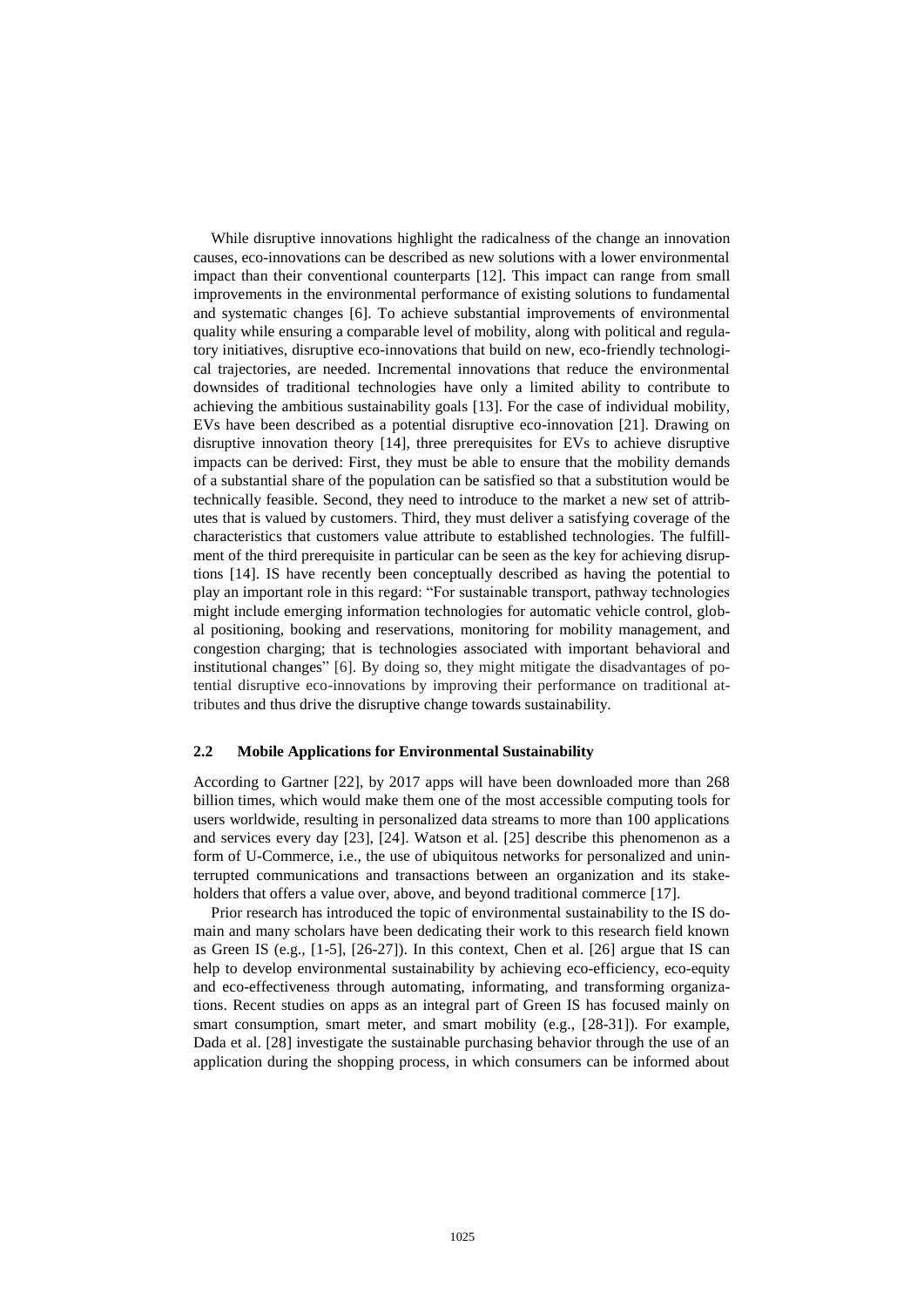the  $CO<sub>2</sub>$  footprint of certain products with RFID tags. This enables the consumer to change their purchasing behavior in order to support more environmentally friendly products. Furthermore, Weiss et al. [30] examine the user acceptance of a specific smartphone application to monitor and control household energy consumption. In their findings, they explain the positive user acceptance of such application as an element of smart meter systems. Froehlich et al. [29] develop an application that examines the mobility behavior of users and offers them feedback on the environmental impact of their transportation choices. The application also suggests alternative means of transportation that are more environmentally sustainable. Moreover, Tulusan et al. [31] illlustrate in their study on eco-feedback technologies that apps can improve fuel efficiency even under conditions where monetary incentives are not provided. As these examples demonstrate, prior research focuses on app solutions in order to make consumption, energy and mobility more environmentally friendly.

#### **2.3 Electric Vehicles and Information Systems**

The introduction of EVs is seen as a vital contribution for reducing greenhouse gas emissions (e.g., [32]) and achieving government climate goals (e.g., [33]). The widely used term 'electric vehicle' describes any vehicle powered partially or entirely by electricity [34-35]. EVs have lower greenhouse gas emissions compared to conventional vehicles that are based on internal combustion engines (e.g., [32], [36]) and can even reduce these emissions by up to 50% and tailpipe emissions by up to 90% compared to conventional cars [37]. However, the power generation mix needs to be considered in order to assess the impact on ecological sustainability in a holistic contemplation [e.g., 36]). Despite the potential emission benefits of EVs and governmental support of electric mobility projects, the expected success is still pending (e.g., [38]). In 2012, EVs accounted for less than 3% of all new registrations in the European market [39]. The main barriers for user adoption are the high purchasing costs, lower average range of EVs, and insufficient charging infrastructure [40]. Generally, EV customers face higher initial costs but, under certain circumstances, lower running costs compared to conventional vehicles [41]. However, the lower operational costs cannot compensate for the high initial expenses [42].

The second barrier is the EV's limited driving range. Although most daily trips fall within today's battery capacity, potential EV users are unwilling to accept the limited range, even when a charging possibility is available on their private property [43]. In this context, the phenomenon of range anxiety is a common problem describing users' concerns about not reaching a planned destination with a limited range vehicle. As charging stations are hardly profitable with the low number of existing EVs, charging station providers demand a higher market penetration prior to undertaking infrastructural measures [44].

Increasing attention to IS in the context of EVs arises from the field of energy informatics, coined by Watson et al. [2], which includes electric mobility as integral part. Kossahl et al. [45] indicate that the EV's potential has yet to be addressed by IS researchers. First efforts include, e.g., IS-supported business models in the context of EVs and EV charging. Brandt et al. [41] present a decision support system that aids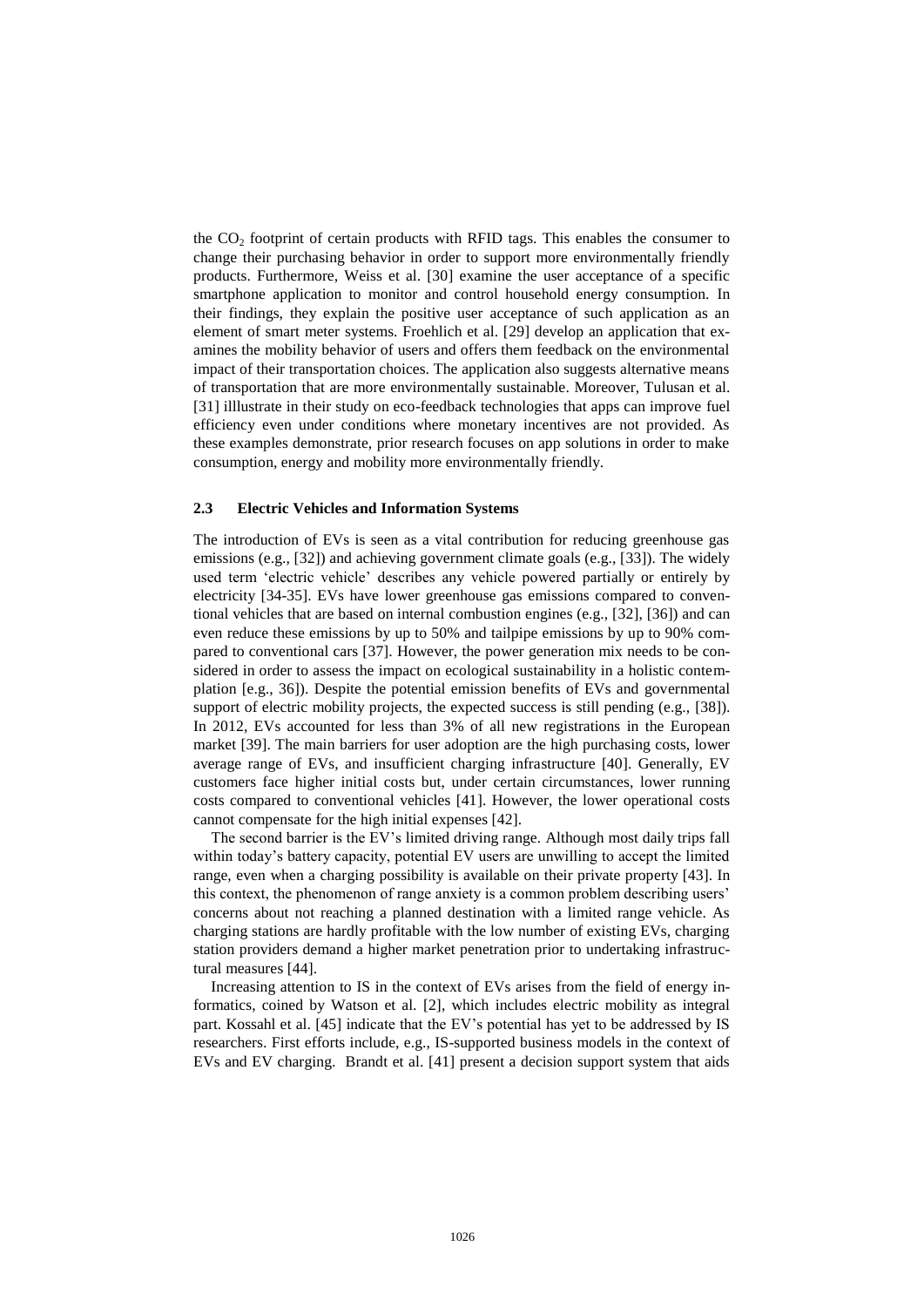in pricing decisions in regulation energy auctions within the Vehicle-to-Grid concept by predicting maximum prices paid by independent system operator and continues by describing the corresponding business model for the players involved. Recently, the use of apps for EVs received attention from the IS community, as they can provide useful information for the user. Ferreira et al. [46] discuss a solution that integrates several sources of data in an app. This app provides information and recommendations for drivers about range autonomy, route planning, and charging infrastructure. - Lee et al. [47] propose an app service for EVs in order to facilitate car sharing services. Kim et al. [48] developed a comprehensive app to help users to promptly send a rescue request. This app makes it possible for EV drivers to overcome emergency situations mainly stemming from battery depletion. Finally, Mal and Gadh [49] present an app that enables EV smart charging, in which users are updated on the status of their EV and may set their charge parameters via web or native app. As these examples show, apps enable the physical mobility to be integrated into the digital landscape, changing the way cars are used and fostering new business models [50].

#### **3 Methodological Approach**

#### **3.1 Survey**

Attributes constitute a critical point in the analysis in a wide variety of contexts, such as consumer choice and motivation, and form the starting point of deeper investigation [51]. Moreover, attributes are a key concept in disruptive innovation theory [14]. We conducted a survey using structured interviews to retrieve both, EV-related attributes and attributes for conventional vehicles. We opted for a structured interview in terms of a quantitative approach because we had a clearly defined objective with the identification of the individuals' attributes [52-53]. Among the established elicitation methods, we decided to use the direct elicitation technique because we aimed for the intrinsically relevant attributes of the test subjects [51, 54], reflecting their personal perception of electric and conventional vehicles, without limiting their choices.

#### **3.1.1 Data-Collection Procedure and Sample Characteristics**

The survey took place from early November until the end of December, 2013. It was conducted in Lower Saxony, Germany, in public places (e.g., city hall, bus stops, shopping malls, and grocery stores) as a pen-and-paper, face-to-face, structured interview. This approach assured a decrease in uncertainty concerning the representation of the population by reducing the threat of excluding proportions of the population as can occur with online surveys [55]. Our sample comprises 1461 participants (54% females). The age of all test subjects ranges from 17 to 85 years (mean: 44 years). One-third of them (35%) hold a university degree as highest achieved education, 11% with a general qualification for university entrance, and 33% with a general certificate for secondary education. At the beginning of the interview, the test subjects were questioned about their mobility behavior and opinion about EVs, prior to the question about the attributes, in order to obtain insights about the sample. Table 1 illustrates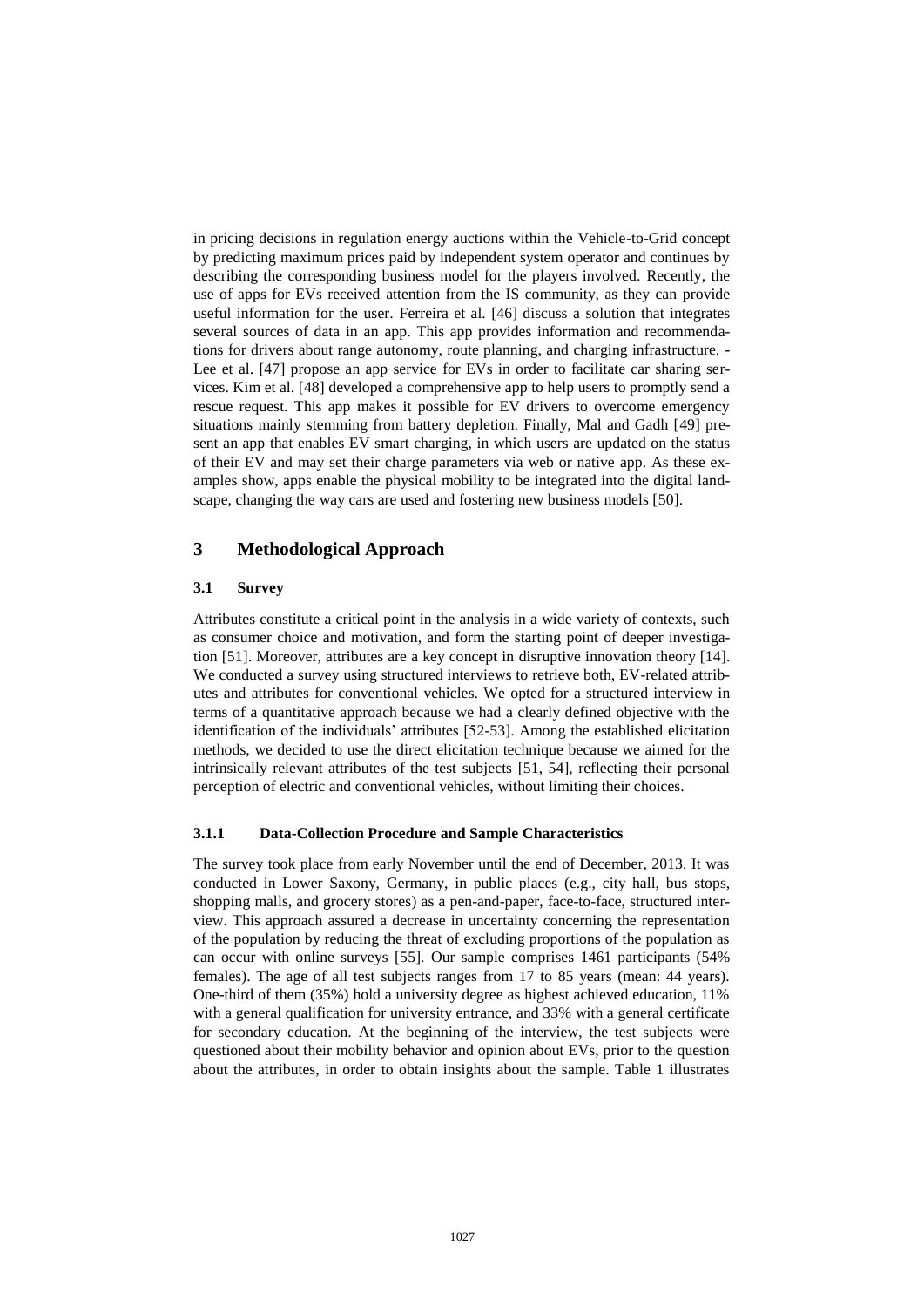the mean and median distance covered by the sample per week with the respective car usage. The percentage of the car use is related to the equivalent number of respondents (*n*) in terms of the purpose. The portion of the respondents owning a car comprises 83,7% of the total respondents, with seven of them possessing an EV.

| Purpose                      | Use of car | Mean distance | Median distance  |
|------------------------------|------------|---------------|------------------|
| Work $(n = 1146)$            | 56%        | 19 km         | 5 km             |
| Shopping $(n = 1222)$        | 66%        | 40 km         | 2 km             |
| Picking so. up ( $n = 577$ ) | 44%        | 9 km          | 5 km             |
| Hobby $(n = 1013)$           | 57%        | 40 km         | 7 km             |
| Other $(n = 408)$            | 29%        | 61 km         | $10 \mathrm{km}$ |

**Table 1.** Weekly distance traveled by the test subjects

We asked the test subjects how long they park their vehicle at home and at work. Table 2 shows that almost one-third of the respondents leave their car at home for half a day. Based on an eight-hour working shifts, more than 40% of the test subjects leave their cars for this time at workplace. The test subjects showed an overall positive attitude concerning EVs as 77,4% have a generally positive opinion about EVs and more than half of them think an adoption would be reasonable for their mobility needs.

**Table 2.** Daily vehicle parking time of the test subjects

| Parking time | Participants | Percentage | Participants | Percentage |
|--------------|--------------|------------|--------------|------------|
|              | (home)       | (home)     | (work)       | (work)     |
| $0 - 3h$     | 166          | 13.3%      | 373          | 31.6%      |
| $4-6h$       | 404          | 32,5%      | 217          | 18,3%      |
| $7-9h$       | 287          | 23.1%      | 490          | 41.2%      |
| $10 - 14h$   | 387          | 31.1%      | 106          | 8.9%       |
| <b>Total</b> | 1244         | 100,0%     | 1189         | 100,0%     |

#### **3.1.2 Data Analysis**

The attributes named by the test subjects were stored in a database, followed by an operationalization process [56] of three independent researchers. In the first phase, 589 attributes for EVs and 665 attributes for conventional vehicles were collected during the interview sessions. This deviates from the total count of participants as some test subjects could not provide any attributes while others named more than one. The initial list included redundant and similar entries, which were gradually cut down to one. The reduction of the attributes took place in two steps: (1)all verbatim attributes were reduced to one attribute and labeled with their respective number of occurrences, then (2) the attributes were assembled into variables as logical sets of attributes [56]. In this process, attributes with similar meanings were grouped to a variable with the precondition that the inherent attributes were exhaustive and mutually exclusive and therefore form unique variables [56]. In the second phase, each individual researcher proposed a list of attributes matching to a variable. The three resulting lists were compared and discussed until consensus on the final variables was reached. The conformity between the individual lists reached a high level and only minor discrep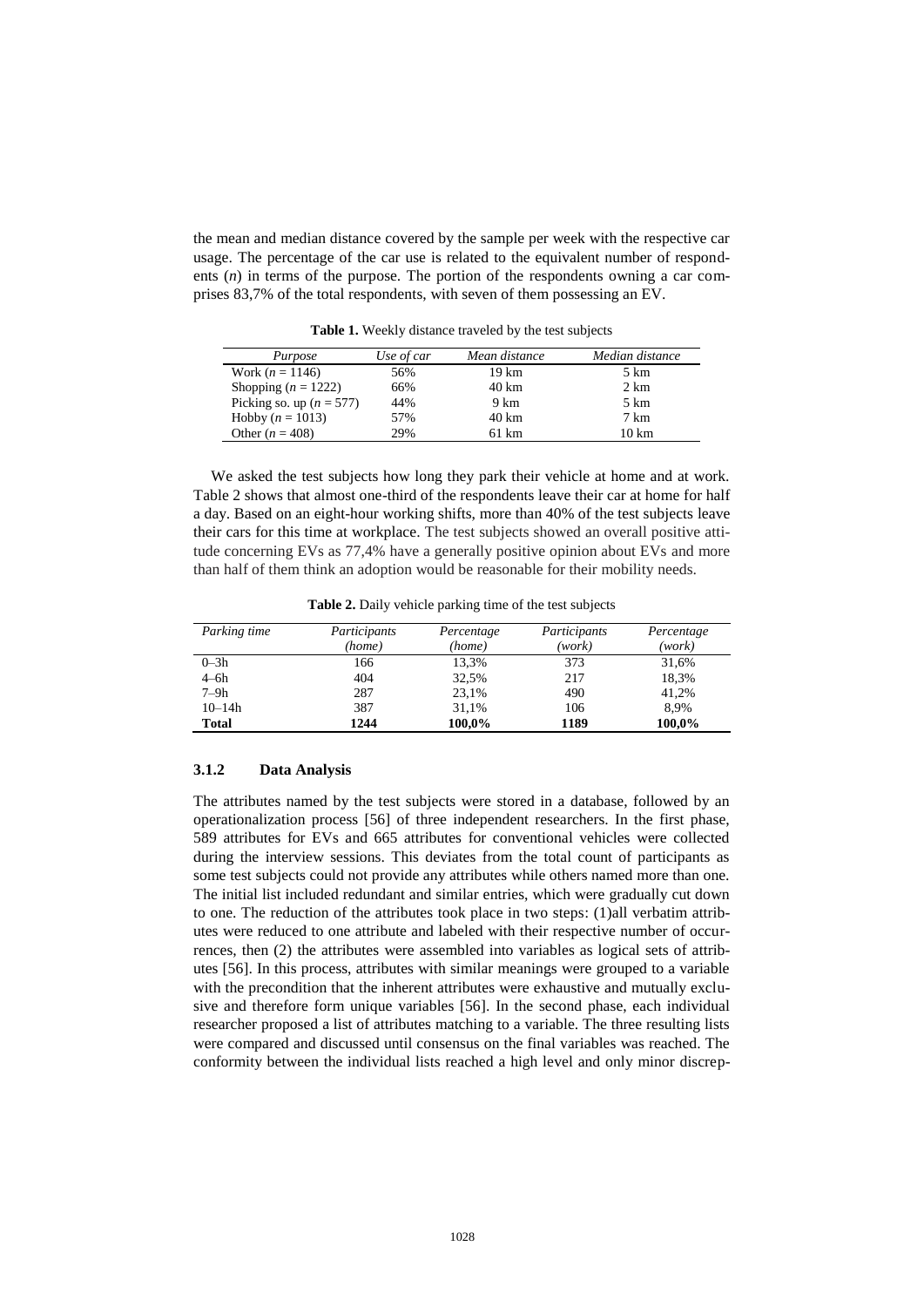ancies regarding the wording occurred, which were clarified during the discussion. These two phases resulted in a reduced list of 58 variables for EVs and 92 for conventional vehicles, forming the foundation of the analysis of the apps. The emerging variables were ordered by the count of the nomination of the attributes they contain.

#### **3.2 Mobile Applications Analysis**

The present research incorporates data from 81 apps in the context of EVs, particularly electric cars. The application data was collected and analyzed from the Google Play Store and the Apple App Store from May until September 2014. We chose the following English and German key words for the app search: "electric mobility", "emobility", "electromobility", "Elektromobilität", "Elektroauto", "electric vehicle", "Elektrofahrzeug". We identified 102 apps and eliminated in the first step all apps without a description in German or English. In a second step we dropped all apps we could not access, as these are special apps from research institutes or commercial apps. The remaining 81 apps were analyzed by their description and tested on a mobile device. Based on the functionalities of these apps, we derived clusters that describe a large scale of the app characteristics.

As a final step, we classified the apps based on our clusters. To get an impression of customer acceptance and the perceived quality of the apps, we included the download numbers and user ratings for each app. Table 3 shows an extract of the resulting evaluation matrix.

| Nr. | App name                                                                                                        | R   | Downloads  | CSt         | SΡ | CIS | ISH | RP | DS | CS             |
|-----|-----------------------------------------------------------------------------------------------------------------|-----|------------|-------------|----|-----|-----|----|----|----------------|
| 1   | Bluecub                                                                                                         | 4,4 | 100-500    | X           |    |     |     |    | X  | X              |
| 2   | BMW i                                                                                                           | 4,4 | 5000-10000 | X           | X  | X   | X   | X  |    |                |
|     | Remote                                                                                                          |     |            |             |    |     |     |    |    |                |
| 3   | Chargelocator                                                                                                   | 2,1 | 100-500    | X           |    |     |     |    |    |                |
|     | Global                                                                                                          |     |            |             |    |     |     |    |    |                |
| 4   | E.ON eMobil                                                                                                     | 5   | 100-500    | X           | X  | X   |     |    | X  |                |
| 5   | eM Analyse                                                                                                      | 3,5 | 100-500    |             |    |     |     | X  | X  |                |
| 6   | eMobility                                                                                                       | 5   | 100-500    | X           |    |     |     |    |    |                |
| 7   | EV Charge                                                                                                       | 1   | $10-50$    | $\mathbf x$ |    |     | X   |    |    |                |
|     | Point                                                                                                           |     |            |             |    |     |     |    |    |                |
| .   |                                                                                                                 |     |            |             |    |     |     |    |    |                |
| 81  | Zoe Quick                                                                                                       | 4,1 | 1000-5000  |             |    |     |     |    | X  |                |
|     | Guide                                                                                                           |     |            |             |    |     |     |    |    |                |
|     |                                                                                                                 |     |            | 50          | 8  | 11  | 22  | 11 | 31 | $\overline{4}$ |
|     | Note: Rating $-R$ , Charging Stations $-CSt$ , Saving potentials $-SP$ , Car Information System $-CIS$ , Infor- |     |            |             |    |     |     |    |    |                |
|     | mation Sharing – ISH, Range Prediction – RP, Decision Support – DS, Car Sharing - CS                            |     |            |             |    |     |     |    |    |                |

**Table 3.** App evaluation matrix (extract)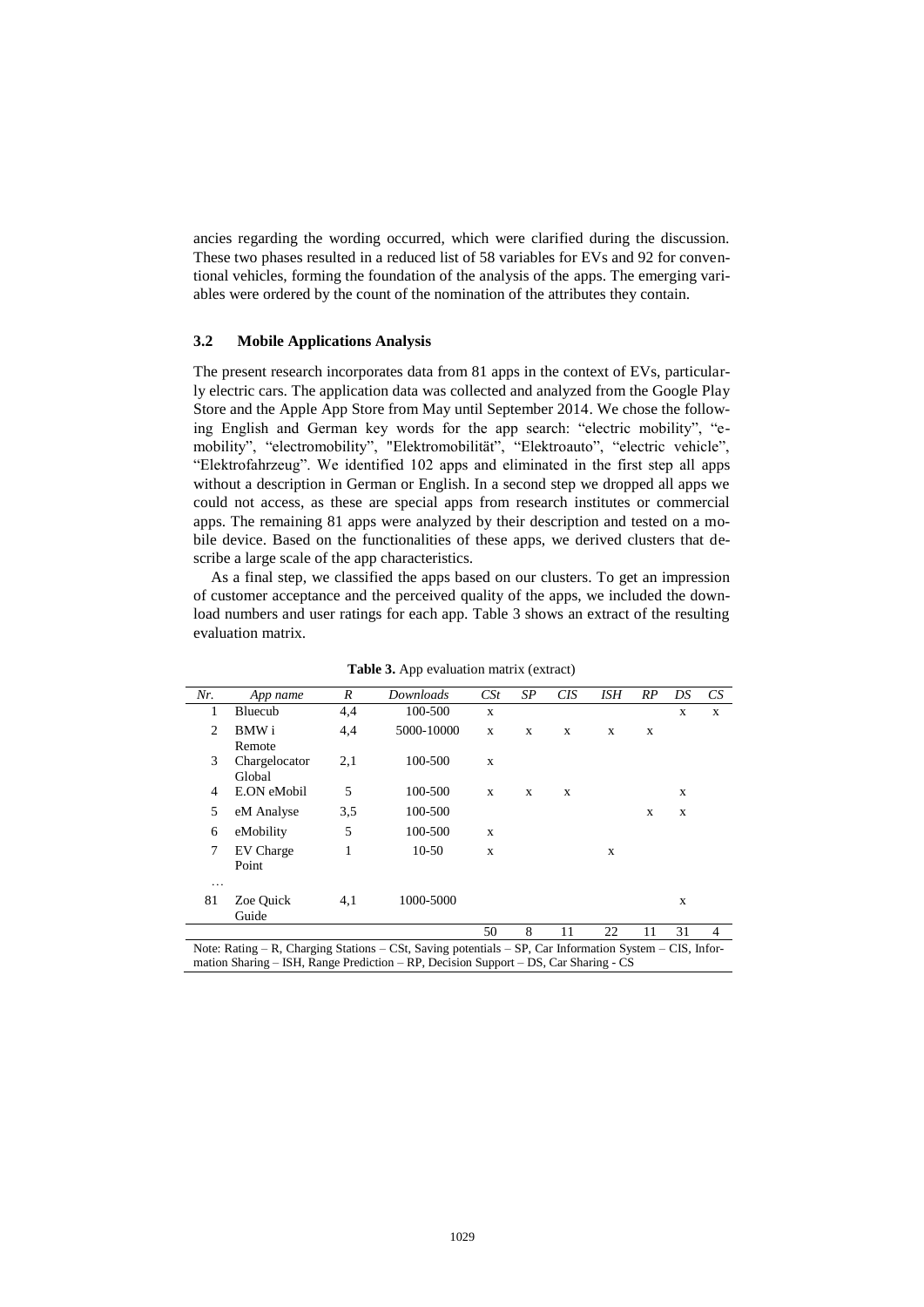## **4 Findings**

#### **4.1 Attributes and Substitution Potential**

In Section 2.1, we defined three prerequisites for EVs to have a disruptive impact. In the following, we elaborate upon them.

*Prerequisite 1 – Substitution potential.* The disruptive potential becomes apparent as, (1) more than 83% of the respondents use a conventional vehicle for their mobility needs, (2) the majority of the weekly trips would be manageable with an EV (Table 1), and (3) parking times would be sufficient for charging purposes (Table 2).

*Prerequisite 2 – New, alternative attributes that are valued by potential customers.* Table 4 displays the most prominent variables, composed of the attributes mentioned by the survey participants regarding conventional vehicles and EVs. Concerning the latter, the most prominent variables and their attributes portray EVs as ecofriendly, quiet, and modern. These aspects can be described as the new, positive performance attributes perceived by potential customers. The vast majority has a positive attitude towards EVs and consider their use for their mobility needs as reasonable.

*Prerequisite 3 – Satisfying coverage of attributes customers value for established technologies.* Several negative attributes were also identified. Besides attributes such as small, unattractive, or slow, which depend on the EV model, there was a great number of people who mentioned short driving range and high costs. The importance of negative attributes becomes apparent when relating it to the attributes the respondents named concerning conventional vehicles. Many participants perceive them as utility vehicles, which are reliable, economical, comfortable, and flexible. EV-related variables like impractical or charging effort indicate the perceived gap of EVs to come up to those traditional attributes. Attributes such as roomy, fast, beautiful, or sportive depend on the car model. Interestingly, negative attributes of conventional vehicles, i.e., harmful to the environment, noisy, or old, are related to positive aspects that respondents attributed to EVs—another hint at the disruptive potential of EVs.

Considering these findings, it becomes clear that EVs would be a technically suitable alternative. Moreover, they deliver performance attributes that potential customers do value, e.g. eco-friendliness. The first two prerequisites can thus be regarded as being fulfilled for the technology of EVs.

However, in the eyes of the customer, the third prerequisite cannot be regarded as fulfilled. To achieve a disruptive impact, the perceived reliability, the comfort, and economic attractiveness of EVs must be increased. Here, apps can play a key role in providing users with information and functionalities that might mitigate the perceived disadvantages of EV usage.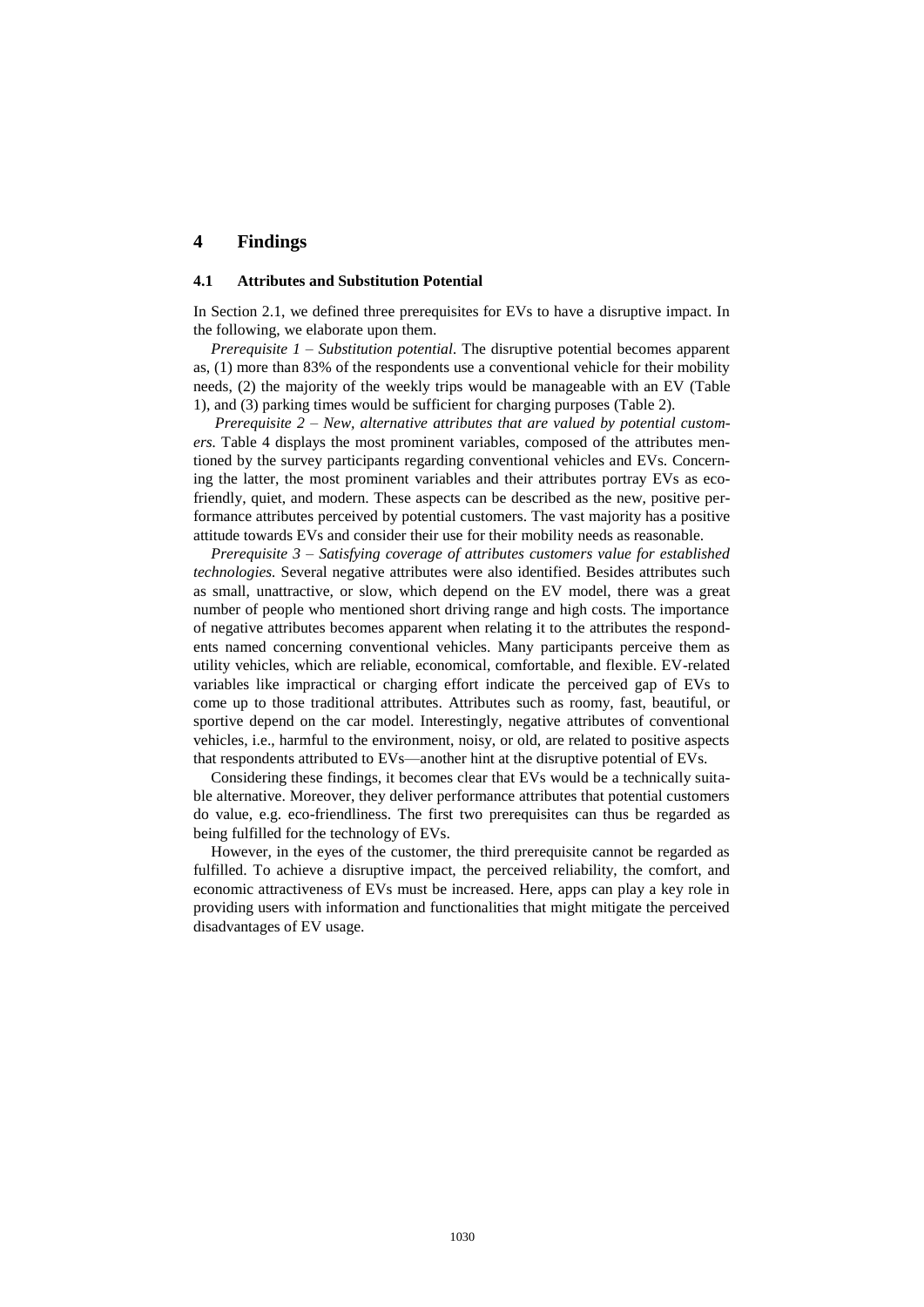| Operationalized    | Fre-   | Percent- | Operationalized   | Frequency | Percent- |
|--------------------|--------|----------|-------------------|-----------|----------|
| variable           | quency | age      | variable          |           | age      |
| eco-friendly       | 150    | 25,6%    | utility vehicle   | 88        | 13,2%    |
| quiet              | 76     | 12,9%    | reliable          | 53        | 8,0%     |
| resource efficient | 42     | 7,2%     | economical        | 51        | 7,7%     |
| modern             | 41     | 7,0%     | polluting         | 44        | 6,6%     |
| short range        | 35     | 6,0%     | comfortable       | 40        | 6,0%     |
| small              | 33     | 5,6%     | fast              | 39        | 5,9%     |
| economical         | 28     | 4,8%     | roomy             | 38        | 5,7%     |
| expensive          | 23     | 3,9%     | flexible          | 27        | 4,1%     |
| poorly conceived   | 21     | 3,6%     | expensive         | 22        | 3,3%     |
| utility vehicle    | 19     | 3,2%     | small             | 18        | 2,7%     |
| impractical        | 11     | 1,9%     | mobility          | 17        | 2,6%     |
| charging effort    | 11     | 1,9%     | noisy             | 16        | 2,4%     |
| slow               | 8      | 1,4%     | high consumption  | 15        | 2,3%     |
| uncomfortable      | 8      | 1,4%     | high performing   | 14        | 2,1%     |
| unattractive       | 7      | 1,2%     | safety            | 13        | 2,0%     |
| flexible           | 6      | 1,0%     | long range        | 11        | 1,7%     |
|                    |        |          | old               | 11        | 1,7%     |
|                    |        |          | good cost-        |           |          |
|                    |        |          | performance ratio | 9         | 1,4%     |
|                    |        |          | necessary         | 9         | 1,4%     |
|                    |        |          | beautiful         | 8         | 1,2%     |
|                    |        |          | sportive          | 8         | 1,2%     |

**Table 4.** Attributes for electric (left table) and conventional (right table) vehicles

#### **4.2 Mobile Applications**

Table 5 shows the different functional clusters, their descriptions as well as the matching to the respective operationalized variables addressed in Table 4. Table 3 displays the associated user rankings and downloads. Google's Play and Apple's app store rating system are based on a 1-to-5 scale system, in which 5 stands for the most satisfactory. The average rating over all identified EVs' apps is  $3,83$ . Over  $22,2\%$  (n = 18) of the ratings score 5 points and 9 apps have no rating. Only 4 apps are very frequently downloaded (between 10000-50000 downloads). Most of these apps cover the *Charging Station* cluster. The majority of the apps  $(n = 47)$  had a download rate of up to 5000. Of these, 23 apps were not frequently downloaded (up to 100 downloads).

Most of the analyzed apps (61,73%) represent the *Charging stations* cluster. These received an above average rating on their performance (3,68/5). Moreover, most of these apps were frequently downloaded (up to 5000 downloads). Further clusters addressing EVs' short range represent *Range Prediction* and *Car Information System*. Altogether, 31 applications address the *Decision Support* cluster. Many of these apps were highly rated, 6 of them were even scored with a rating of 5. Beyond that, this cluster is covered by 7 apps with a high download rate (median 1000-5000 downloads). In the *Saving Potentials* cluster, only few apps (n = 8) were found.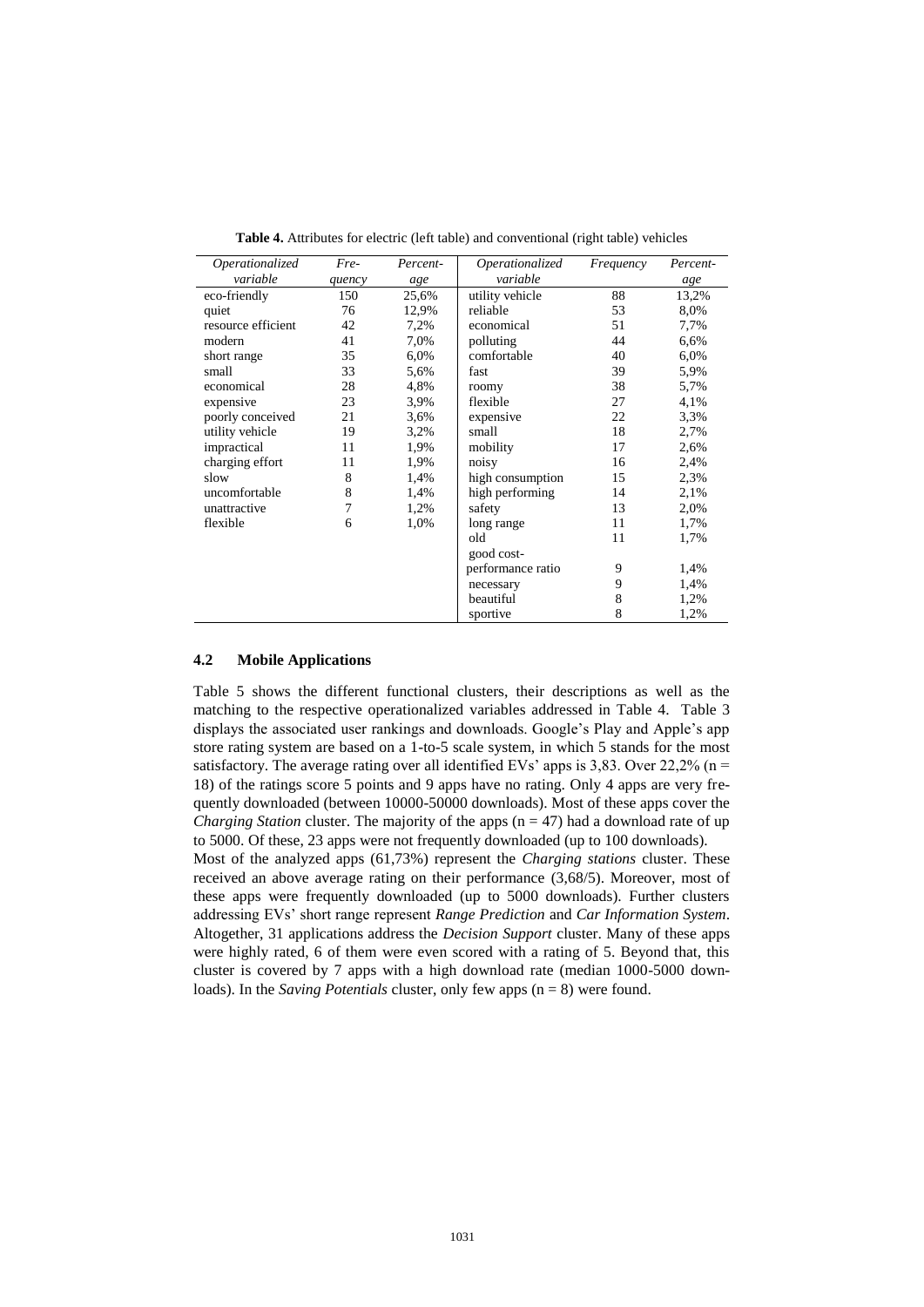| <b>Table 5.</b> Derived clusters and descriptions |  |  |  |  |  |
|---------------------------------------------------|--|--|--|--|--|
|---------------------------------------------------|--|--|--|--|--|

| Cluster            | Description                                               | Matched attributes        |
|--------------------|-----------------------------------------------------------|---------------------------|
| Charging           | Provide information on charging stations. Some allow      | short range,<br>charging  |
| stations           | users to log into the charging station and pay with the   | effort                    |
|                    | app; others indicate the closest charging stations and    |                           |
|                    | navigate to them; some offer to choose how much           |                           |
|                    | energy is to be charged and/or how much it costs.         |                           |
| Saving             | Provide information about the saving potentials that      | Expensive, economical,    |
| potential          | could be gained by using electric cars. These could be    | resource efficient, eco-  |
|                    | money, fuel and $CO2$ .                                   | friendly                  |
| Car Infor-         | Provide information about the car, such as charging       | modern, resource effi-    |
| mation             | status or the expected range that could be gained with    | cient, charging effort    |
| System             | this charging status. Others allow managing function-     | short range               |
|                    | alities such as turning on the air conditioning or start- |                           |
|                    | ing the charging process.                                 |                           |
| <b>Information</b> | Allow the user to post information on social networks     | modern,<br>poorly<br>con- |
| sharing            | (e.g., new charging stations, free parking spaces).       | ceived                    |
|                    | Suppliers for electric infrastructure use such apps to    |                           |
|                    | provide news to their customers.                          |                           |
| Range              | Estimate whether the charging status of their car         | short range               |
| prediction         | allows for driving to the desired destination.            |                           |
| Decision           | Support the user in decisions about choosing an elec-     | economical, expensive,    |
| Support            | tric car. Some apps analyze the driving habits of the     | impractical,<br>charging  |
|                    | potential new customer and evaluate whether the           | effort, unattractive,     |
|                    | customer should buy an electric car. Other apps are       | uncomfortable             |
|                    | more concerned with information about EV technolo-        | flexible                  |
|                    | gies and statistics.                                      |                           |
| Car Shar-          | Apart from conventional car sharing functions, apps       | resource efficient,       |
| ing                | further provide information about charging status and     | eco-friendly,             |
|                    | range prediction.                                         | economical                |

Most of the analyzed apps (61,73%) represent the *Charging stations* cluster. These received an above average rating on their performance (3,68/5). Moreover, most of these apps were frequently downloaded (up to 5000 downloads). Further clusters addressing EVs' short range represent *Range Prediction* and *Car Information System*. Altogether, 31 applications address the *Decision Support* cluster. Many of these apps were highly rated, 6 of them were even scored with a rating of 5. Beyond that, this cluster is covered by 7 apps with a high download rate (median 1000-5000 downloads). In the *Saving Potentials* cluster, only few apps (n = 8) were found. Nevertheless, one app was downloaded many times (median 10000-50000 downloads) and some of these apps were also highly appreciated by the customers. Only 4 apps represent the *Car-Sharing* cluster while *Information sharing* (n = 22) was among the most prominent clusters.

# **5 Synopsis and Discussion**

The results of the survey indicate that, in order to increase EVs disruptive potential, their reliability, comfort and economic performance need to be improved. The find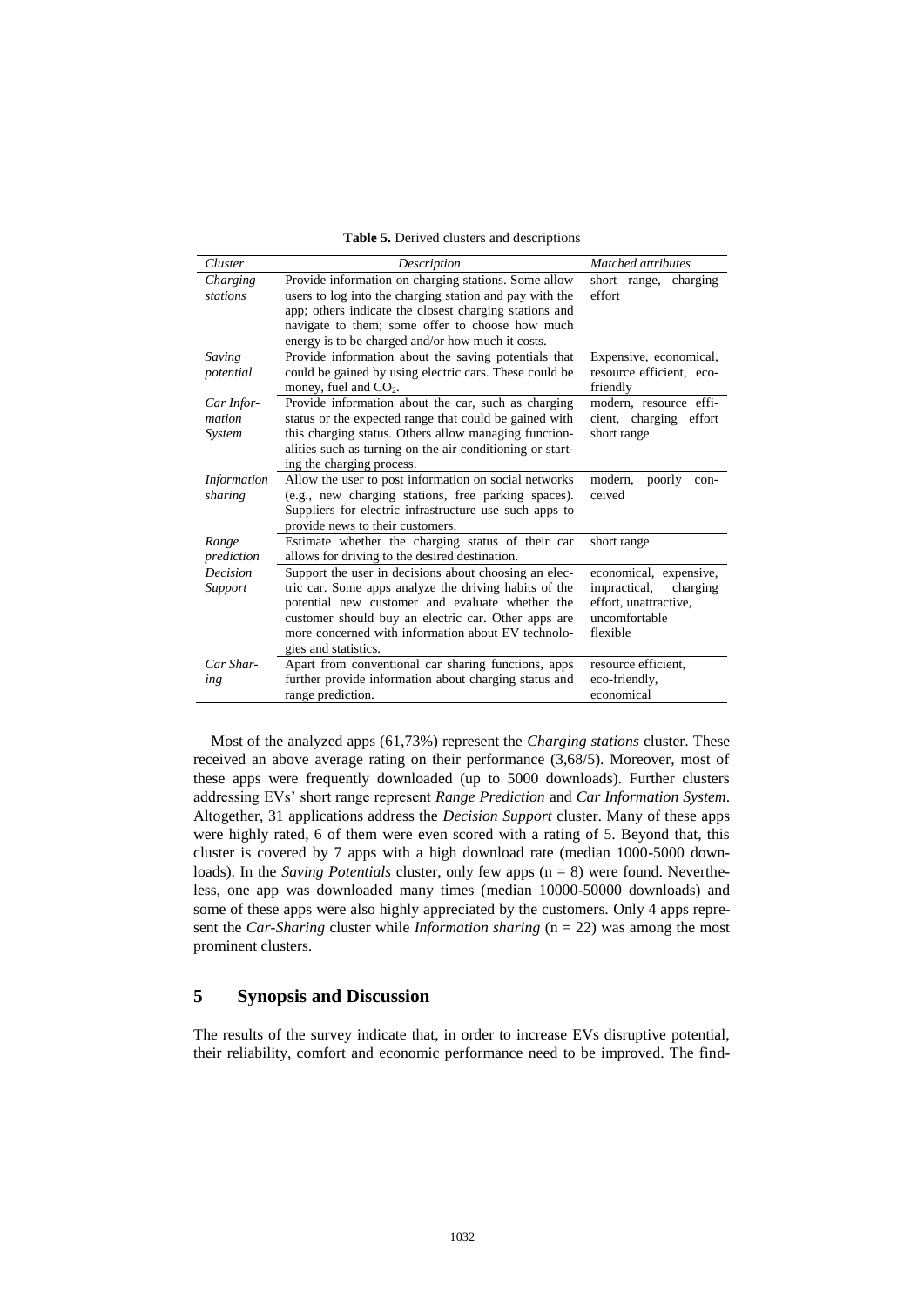ings of the systematic analysis of apps revealed that currently available solutions do already address these issues, at least partly. Considering that a substantial number of our test subjects are associating EVs to a short driving distance and to an uncomfortable charging process, the *Charging stations* cluster seems to be crucial for a broad acceptance of EVs. *Range Prediction* and *Car Information System* apps support the customers in the prediction of range, e.g., by using special algorithms for simulating an electric car drive during an operation of a conventional car. Additionally, these types of apps provide detailed information about electro mobility and hence enables customer to overcome knowledge barriers as quite a few test subjects associate EVs with poorly conceived. Other attributes resulting from the survey describe EVs as being too slow or unattractive. We believe that the *Decision Support* cluster may provide an appropriate basis to address these issues. This cluster supports potential users and actual drivers of EVs to gain more information about electric cars and additionally supports the decision process for users who are not sure if an electric car is suitable for them. Moreover, as shown in table 4, most test subjects describe EVs as ecofriendly and resource efficient. This positive association is strongly underpinned by the *Saving Potentials* cluster. The related apps analyze the individual driving patterns of the user and building on this calculate specific saving potentials in terms of greenhouse gas or money. Especially the ecological saving potentials stressed by the apps may push the awareness of the correlation between green thinking and EVs. EVs also enable app-controlled features like the regulation of the charging process or the recording of physical and electrical parameters (e.g., battery status) in order to communicate them directly to the mobile phone of the user. Apart from that, we believe that the cluster of *Information Sharing* may also support the modern aspect of EVs attributed by the survey participants. We also believe that the community functions within these apps (e.g., Facebook) may widen the knowledge of users of EVs and also enables to share their driving experiences.

Providing users with information about, e.g., the locations and availability of charging infrastructure, can be assumed to enhance the reliability of EV usage from a customer's perspective as it significantly reduces uncertainty. The same applies to apps targeting at range prediction. Apps that allow, e.g., for reservation of charging infrastructure or air-conditioning of the vehicle, increase the users convenience by automating tasks that otherwise would require manual work. Besides these applications that primarily aim to mitigate the potential disadvantages of EVs, there are apps that specifically account for the positive attributes that are newly introduced by EVs, e.g. their eco-friendliness. Here, apps, e.g., allow for calculating the environmental savings potential by using EVs. The aforementioned effects of the apps are delivered by three functions of IS that have been described in literature – automation, information and transformation [57]. This extends the aforementioned notion of Chen et al. [26], who described these functions of IS for achieving sustainability in organizations, to the context of modern, IS supported sustainable mobility. By the three functions, apps contribute to an enhanced connection of users with the vehicle and the infrastructure, thus creating a digital eco-system that allows for a more reliable and convenient use of EVs for personal mobility. Moreover, because consumers nowadays want to benefit from the combination of digital mobile services and physical mobility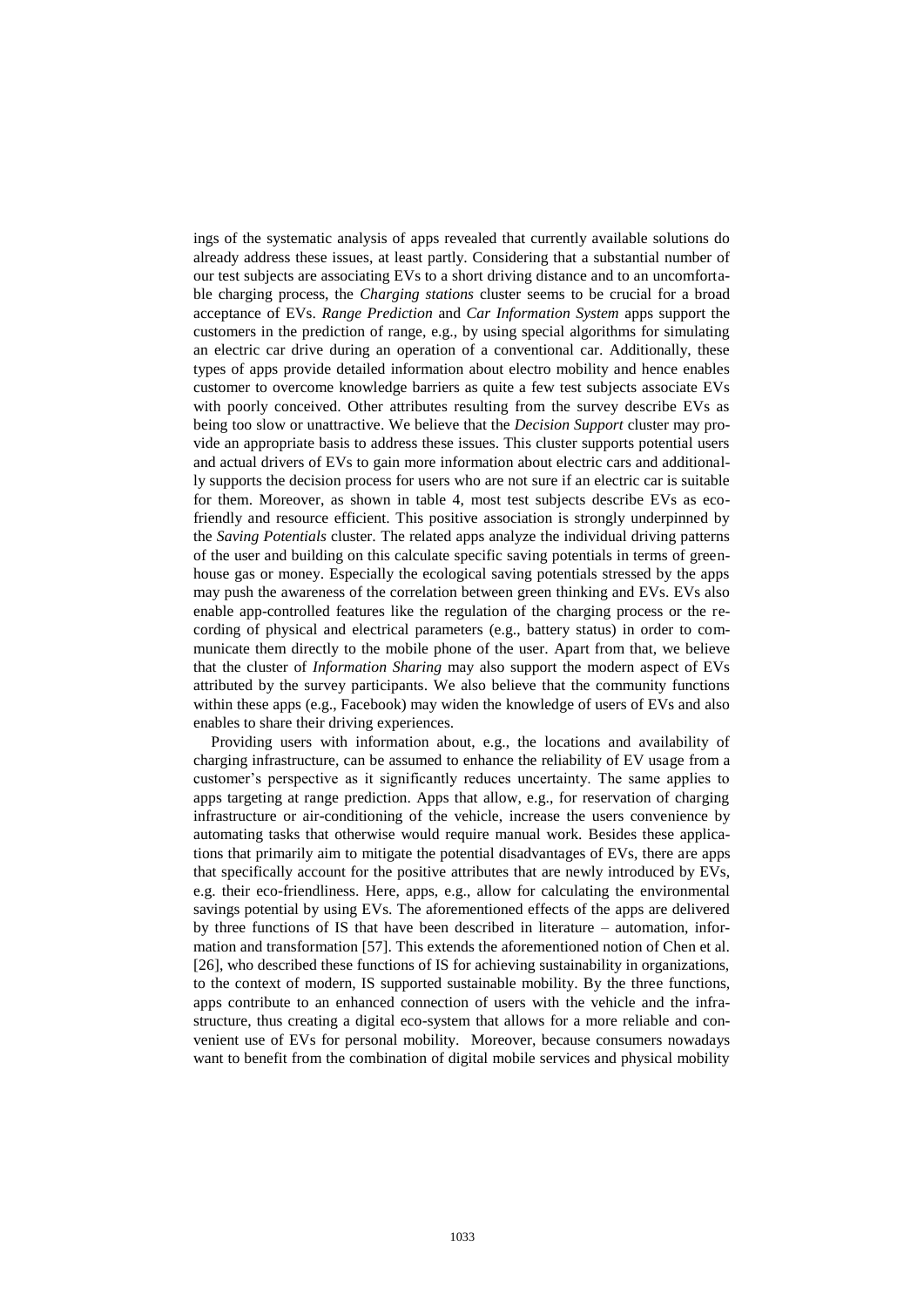infrastructures, the physical mobility system is increasingly being connected to a newly emerging digital system of interconnected mobile users [58]. Nevertheless, as our analysis shows, especially the economic dimension of EVs still needs further improvement. Here, apps that drive cost savings or alternative business models might have a huge impact on the disruptive potential of EVs. Carsharing could pave the way for new electric car customers, as they provide the opportunity to drive an EV without the high initial costs. We found apps further drive the convenience of EV-carsharing, e.g., by using GPS and mobile booking and reservation. By doing so, apps may not only contribute to supporting new technologies but also modes of transportation within a digitally supported eco-system.

#### **6 Limitations and Conclusion**

The following limitations should be considered when interpreting the results. First, our study was conducted in Germany; therefore, cultural effects could not be measured. This aspect also applies on the provincial level, since the survey was solely conducted in Lower Saxony, it is uncertain if these results also prevail in other German provinces. Furthermore, most participants had no direct experience with any form of EVs. As experience can significantly change the perception and evaluation of EVs our findings should be supplemented with studies including experienced EV drivers. Our analysis did not encompass all applications in the context of EVs as we only considered applications with German or English descriptions and had restricted access to some applications. Further research should consider the practical testing of these applications and its potential influence on the reluctance of potential customers. We therefore suggest conducting an experiment with potential customers that have prevailing restraints concerning electric mobility.

In this study, we emphasize the importance of apps for the diffusion of EVs. Through our large scale empirical investigation on the perceived attributes of electric and conventional vehicles in combination with a systematic analysis of existing apps, we could observe that mobile applications contribute with information and functionalities that help (1) reduce the perceived disadvantages of EV usage, such as low range; and (2) emphasize the perceived advantages, such as saving potentials and green thinking. This means that through the support of IS, the disruptive potential of alternative forms of sustainable mobility in general could be increased. In summary, we suggest that a complementary perspective on the development of a digital eco-system which facilitates the diffusion of alternative means of transportation is urgently needed, given the growing importance of sustainable mobility in both research and practice.

#### **Acknowledgement**

The authors would like to thank the German Federal Government for financing the research project "e-Mobilität vorleben". The results presented in this study were generated within the frame of this research project.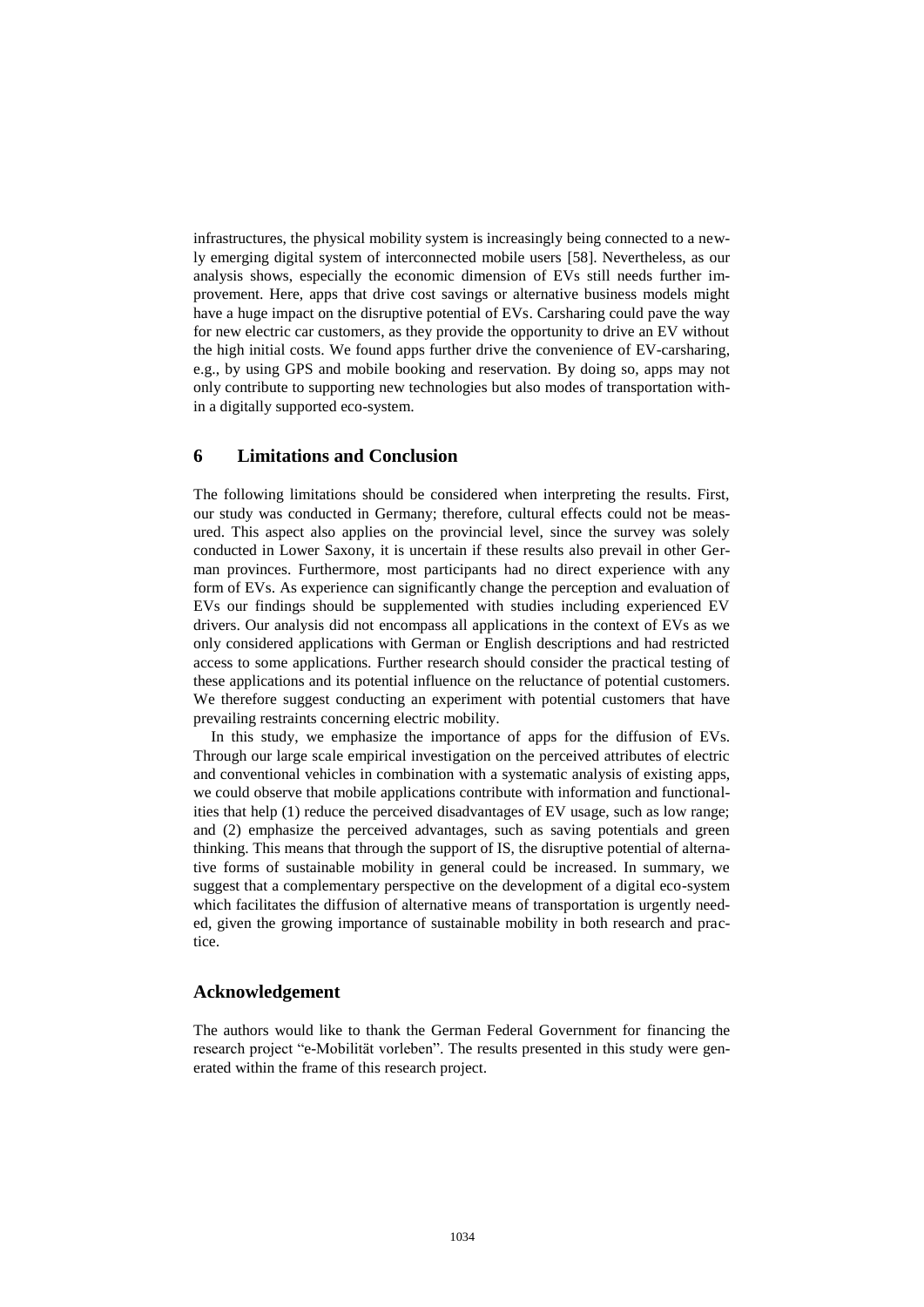#### **References**

- 1. Mcmichael, A.J., Woodruff, R.E.; Hales, S.: Climate change and human health: present and future risks. The Lancet, vol. 9513, 859-869 (2006)
- 2. Watson, R.T., Boudreau, M.-C., Chen, A.J.: Information Systems and Environmentally Sustainable Development: Energy Informatics and New Directions for the IS Community. MISQ (34:1), 23-38 (2010)
- 3. Elliot, S.: Transdisciplinary Perspectives on Environmental Sustainability: A Resource Base and Framework for IT-enabled Business Transformation. MISQ (35:1), 197-236 (2011)
- 4. Vom Brocke, J., Watson, R.T., Dwyer, C., Elliot, S., Melville, N.: Green Information Systems: Directives for the IS Discipline. Communications of the Association for Information Systems (33:30), 509-520 (2013)
- 5. Seidel, S., Recker, J. vom Brocke, J.: Sensemaking and Sustainable Practicing: Functional Affordances of Information Systems in Green Transformations. MISQ (37:4), 1275-1299 (2013)
- 6. Nykvist, B., Whitmarsh, L.: A Multi-Level Analysis of Sustainable Mobility Transitions: Niche Development in the UK and Sweden. Technological forecasting and social change (75:9), 1373-1387 (2008)
- 7. Hensher, D.A.: Climate change, enhanced greenhouse gas emissions and passenger transport–What can we do to make a difference?. Transportation Research Part D: Transport and Environment (13:2), 95-111 (2008)
- 8. IEA, International Energy Agency: Global EV Outlook Understanding the Electric Vehicle Landscape to 2020, http://www.iea.org/publications/globalevoutlook\_2013.pdf (Accessed 18.08.2014)
- 9. Kley, F., Lerch, C.,Dallinger, D.: New business models for electric cars—A holistic approach. Energy Policy (39:6), 3392-3403 (2011)
- 10. Eisel, M., Schmidt J.: The Value of IS for Increasing the Acceptance of Electric Vehicles The Case of Range Anxiety. Tagungsband Multikonferenz Wirtschaftsinformatik, Paderborn, 882-894 (2014)
- 11. Govindarajan, V., Kopalle, P.K.: The Usefulness of Measuring Disruptiveness of Innovations Ex Post in Making Ex Ante Predictions. Journal of Product Innovation Management (23:1), 12-18 (2006)
- 12. Schiederig, T., Tietze, F., Herstatt, C.: Green innovation in technology and innovation management - exploratory literature review. R&D Management (42:2), 180-192 (2012)
- 13. Carrillo-Hermosilla, J., del Rio, P., Könnöla, T.: Diversity of eco-innovations: Reflections from selected case studies. Journal of Cleaner Production (18:10), 1073-1083 (2010)
- 14. Christensen, C.M.: The Innovator's dilemma: when new technologies cause great firm to fail. Boston, Mass., Harvard Business School Press (1997)
- 15. Hargreaves, G., Claxton, J. D., Siller, F. H.: New Product Evaluation: Electric Vehicles for Commercial Applications. Journal of Marketing (40:1), 74-77 (1976)
- 16. Yoo, Y.: Computing in Everyday Life: A Call for Research on Experiential Computing. MISQ (34:2), 213-231 (2010)
- 17. Pitt, L.F., Parent, M, Junglas, I., Chan, A., Spyropoulou, S.: Integrating the smartphone into a sound environmental information systems strategy: Principles, practices and a research agenda. Journal of Strategic Information Systems (20), 27-37 (2011)
- 18. Yu, D., Hang, C.C.: A reflective review of disruptive innovation theory. International Journal of Management Reviews (12), 435-452 (2010)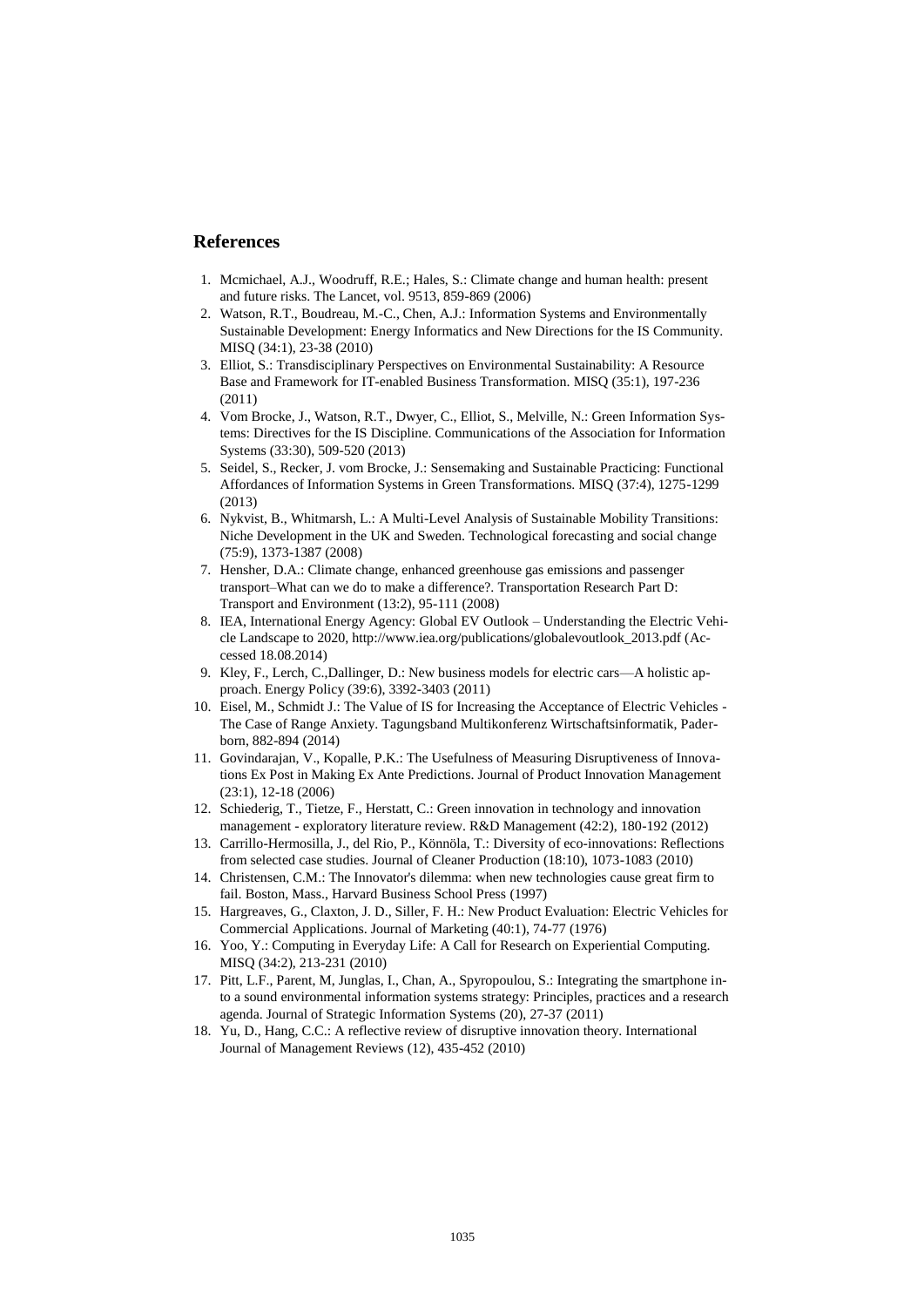- 19. Keller, A., Hüsig, S.: Ex ante identification of disruptive innovations in the software industry applied to web applications: The case of Microsoft's vs. Google's office applications. Technological Forecasting and Social Change (76), 1044-1054 (2009)
- 20. Govindarajan, V., Kopalle, P.K.: Disruptiveness of innovations: measurement and an assessment of reliability and validity. Strategic Management Journal (27), 189-199 (2006)
- 21. Schneider, A., Grösser, S. N.: Elektromobilität: Ist das Elektrofahrzeug eine disruptive Innovation?. ZfAW 2013 (1), 1-14 (2013)
- 22. Gartner: http://www.gartner.com/newsroom/id/2654115 (Accessed: 11.08.2014)
- 23. Forbes: Future of Personal Mobility Life With or Without Ownership of Cars. http://www.forbes.com/sites/sarwantsingh/2014/04/23/future-of-personal-mobility-lifewith-or-without-ownership-of-cars/ (Accessed: 20.08.2014)
- 24. Hoogsteder, V.: Our Presentation From Mobile World Congress 2010 Mobile Application Stores State of Play, Distimo. http://blog.distimo.com/2010\_02\_our-presentationfrom-mobile-world-congres-2010-mobile-application-stores-state-of-play/ (accessed 19.08.14)
- 25. Watson, R.T., Pitt, L.F., Berthon, P., Zinkhan, G.M.: U-commerce: extending the universe of marketing. Journal of the Academy of Marketing Science Fall, 329–343 (2002)
- 26. Chen, A.J., Boudreau, M.-C., Watson, R.: Information Systems and Ecological Sustainability. Journal of Systems and Information Technology (10:3), 189-201 (2008)
- 27. Wunderlich, P., Kranz, J., Veit, D.: Beyond carrot-and-stick: How values and endogenous motivations affect residential Green IS adoption. ICIS 2013 Proceedings, Milan (2013)
- 28. Dada, A., von Reischach, F., Staake, T.: Displaying Dynamic Carbon Footprints of Products on Mobile Phones. In: Proceedings of the 6th International Conference on Pervasive Computing, pp. 119-121 Sydney, Australia (2008)
- 29. Froehlich, J., Dillahunt, T., Klasnja, P., Mankoff, J., Consolvo, S., Harrison, B., Landay, J. A.: UbiGreen: Investigating a Mobile Tool for Tracking and Supporting Green Transportation Habits. In: Proceedings of the SIGCHI Conference on Human Factors in Computing Systems, pp. 1043- 1052 Boston, MA, USA (2009)
- 30. Weiss, M., Loock, C.-M., Staake, T., Mattern, F., Fleisch, E.: Evaluating Mobile Phones as Energy Consumption Feedback Devices. Lecture Notes of the Institute for Computer Sciences, Social Informatics and Telecommunications Engineering (73), 63-77 (2012)
- 31. Tulusan, J., Staake, T., Fleisch, E.: Providing eco-driving feedback to corporate car drivers: what does a smartphone application have on their fuel efficiency?. In: Proceedings of the 2012 ACM Conference on Ubiquitous Computing, pp. 212-215 Pittsburgh, Pennsylvania, United States (2012)
- 32. Samaras, C., Meisterling, K.: Life cycle assessment of greenhouse gas emissions from plug-in hybrid vehicles: implications for policy. Environmental Science & Technology (42:9), 3170–3176 (2008)
- 33. NPE, German National Platform for Electric Mobility: Progress Report of the German National Platform for Electric Mobility (Third Report), Berlin (2012)
- 34. Chan, C.C., Wong, Y. S.: Electric vehicles charge forward. Power and Energy Magazine, IEEE, 2. Jg., Nr. 6, 24-33 (2004)
- 35. Ehsani, M., Gao, Y., Emadi, A.: Modern electric, hybrid electric, and fuel cell vehicles: fundamentals, theory, and design. CRC press (2009)
- 36. Doucette, R.T., Mcculloch, M. D.: Modeling the CO2 emissions from battery electric vehicles given the power generation mixes of different countries. Energy Policy (2), 803-811 (2011)
- 37. Romm, J.: The car and fuel of the future. Energy Policy, vol. 17, 2609-2614 (2006)